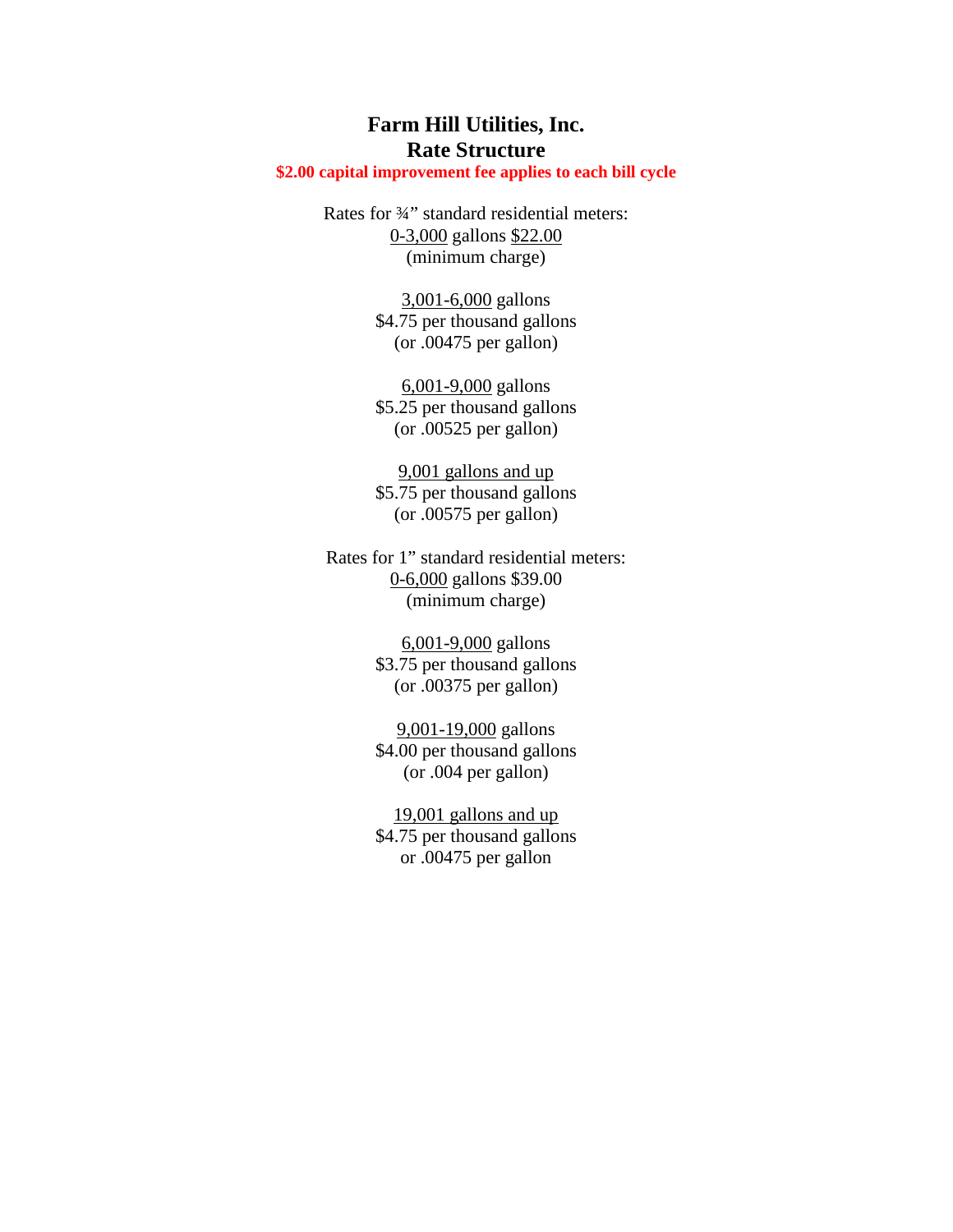Rates for 2" residential/recreational meters:

0-6,000 gallons \$43.00 (minimum charge)

6,001-9,000 gallons \$3.75 per thousand gallons (or .00375 per gallon)

9,001-19,000 gallons \$4.00 per thousand gallons (or .004 per gallon)

19,001 gallons and up \$4.75 per thousand gallons (or .00475 per gallon)

Rates for 2" commercial meters:

0-3,000 gallons \$105.00 (minimum charge)

3,001-6,000 gallons \$4.75 per thousand gallons (or .00475 per gallon)

6,001-9,000 gallons \$5.25 per thousand gallons (or .00525 per gallon)

9,001 gallons and up \$5.75 per thousand gallons (or .00575 per gallon)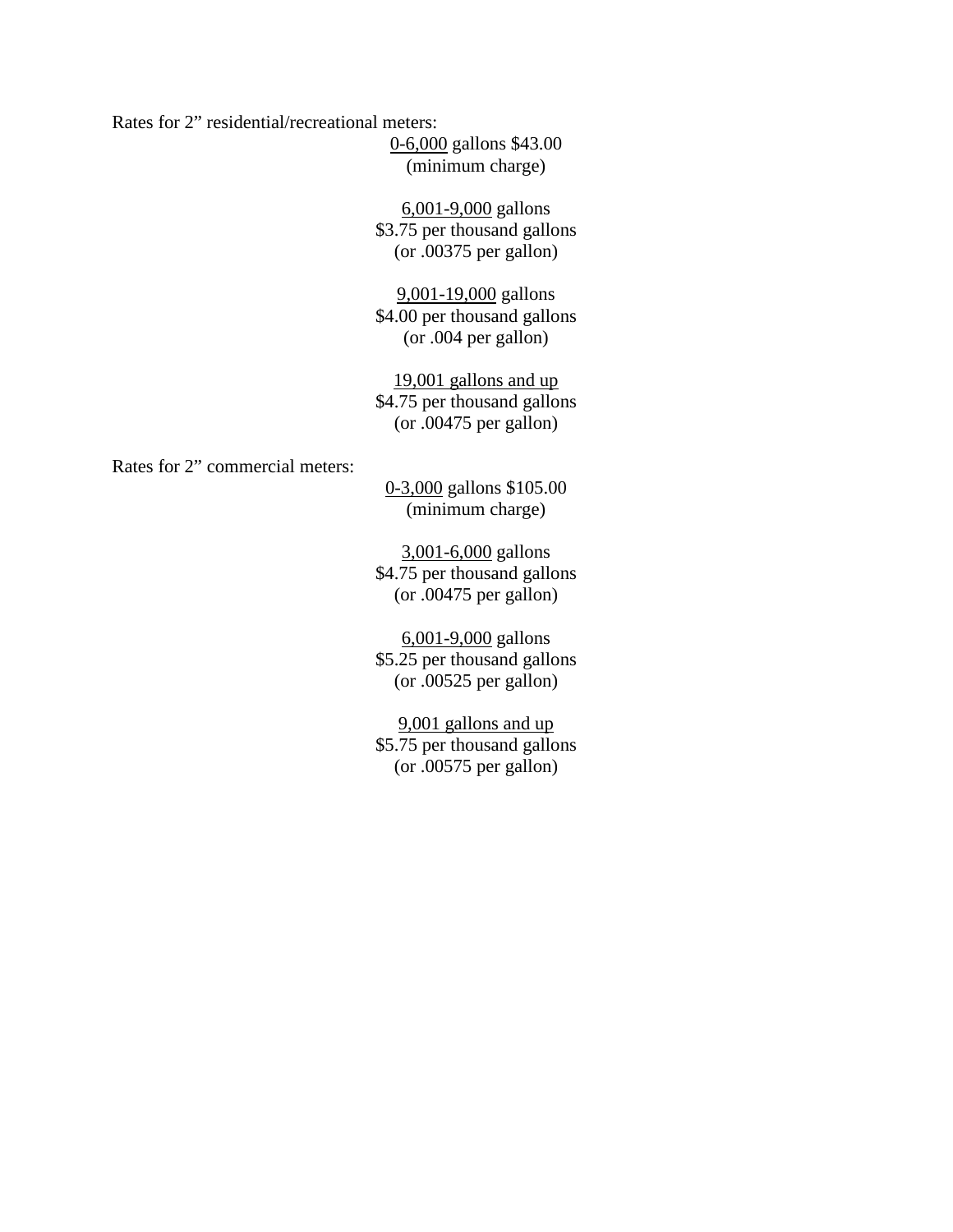Rates for 4" commercial meters:

0-3,000 gallons \$203.00 (minimum charge)

3,001-6,000 gallons \$4.75 per thousand gallons (or .00475 per gallon)

6,001-9,000 gallons \$5.25 per thousand gallons (or .00525 per gallon)

9,001 gallons and up \$5.75 per thousand gallons (or .00575 per gallon)

Rates for 6" commercial meters:

0-3,000 gallons \$297.00 (minimum charge)

3,001-6,000 gallons \$4.75 per thousand gallons (or .00475 per gallon)

6,001-9,000 gallons \$5.25 per thousand gallons (or .00525 per gallon)

9,001 gallons and up \$5.75 per thousand gallons (or .00575 per gallons)